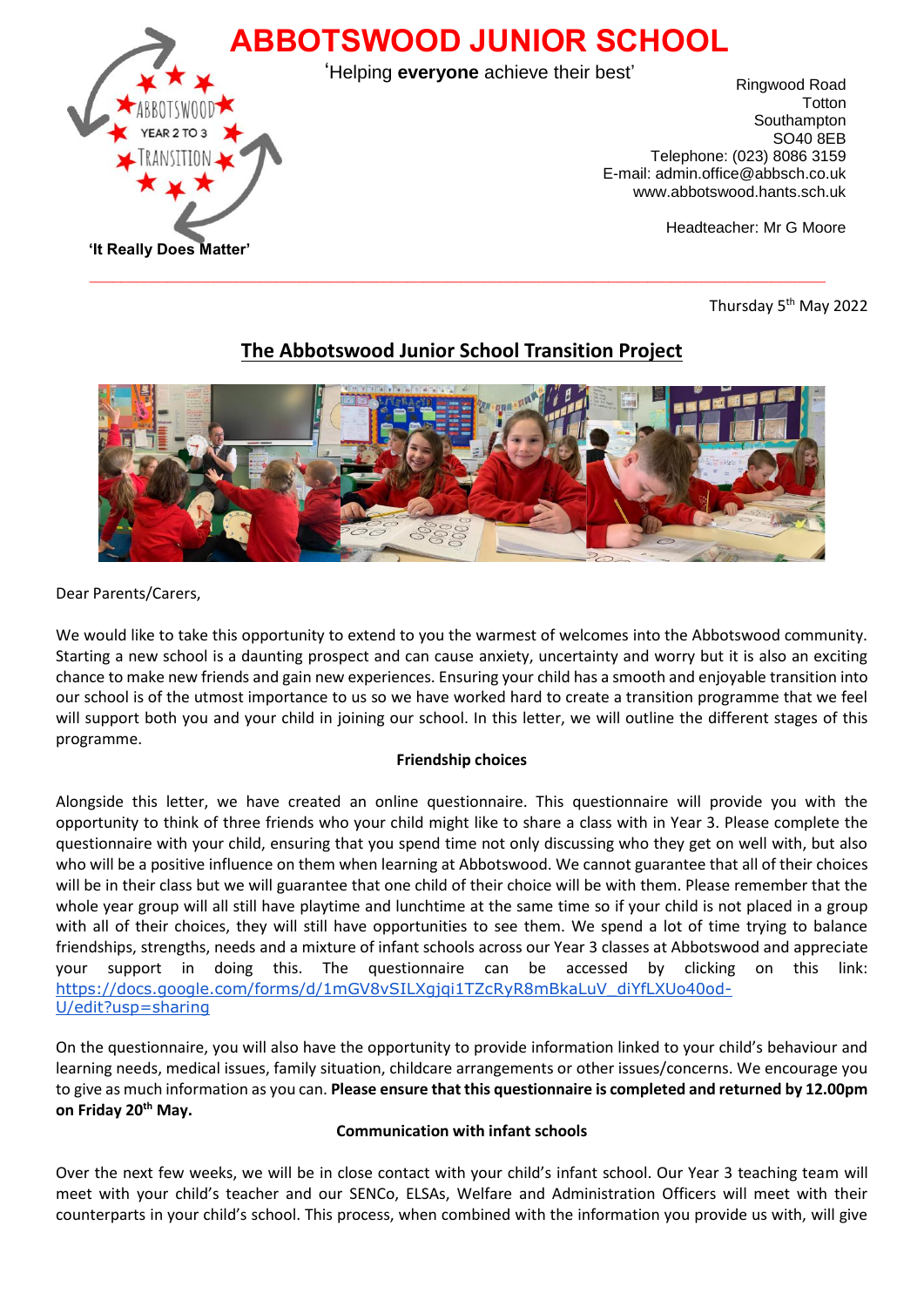us an accurate picture of your child, allowing us to ensure that they are offered the best possible support on their arrival.

#### **Visiting the school**

Your child will be provided with three opportunities to visit Abbotswood over the coming months. On the first and second of these visits, they will have the chance to meet existing Year 3 children and teachers, go on a tour of the school, experience a break or lunchtime and an assembly. On the third visit, they will meet their new class teacher and see their new classroom! More information about these dates will be provided in a separate letter.

If your child currently attends Hazel Wood Infant School, Lydlynch Infant School or Eling Infant School, you and your child will also start to see myself and Mrs Moore, our Deputy Head and SENCo on your child's playground. However, as Lower School Leader, it is important to me to get to know all of our new Year 3 children so, regardless of your child's infant school, I will be making contact with them over the next few months in order to start to share information with them about Abbotswood. More information will be provided about this in due course.

## **Transition Facebook group**

We are keen to set up the best possible means of keeping our new families informed of the key parts of our transition programme and so encourage parents and carers to join a dedicated Facebook group that we will use as one means of communicating with you. This group can be located on our Abbotswood Junior School Facebook page or by using this link: <https://www.facebook.com/groups/y2transition/about> **.**This will be a private group and so you will be asked a few, short security questions linked to your child in order to access it. **Please note that our transition team will only admit you if you are able to answer the security questions fully.** 

For those families that do not have access to Facebook, key communications can be found on our school website by clicking on the 'Parents and Carers' tab followed by 'Year 2 transition'.



#### **Transition Email Address**

To help answer any questions and queries linked to transition, we have a dedicated email address for enquiries linked to the transition process: [y2transition@abbsch.co.uk](mailto:y2transition@abbsch.co.uk) Our transition team will aim to respond to your enquiry within 48 hours of receiving it.

## **Parent Information Evening**

Our transition programme is as much for you as it is for your child and so, once your child has met their new class teacher, we would like to invite you into the school to meet key members of our school leadership team before heading to your child's new classroom and meeting their new teacher. You will be provided with a welcome pack containing frequently asked questions, information on how to ensure your child is 'Year 3 ready', a summer holiday booklet and information on the clubs that we run at Abbotswood. More information will be provided about this shortly.

#### **Year 3 Class Sort**

When we have an accurate picture of your child, we will begin sorting them into a Year 3 class. This is a lengthy process as we take time to ensure that each class has a balance of friendship choices, boys and girls, learning abilities and learning needs. Once the sort has been completed, your child will receive a personalised letter from their new class teacher in which they will introduce themselves.